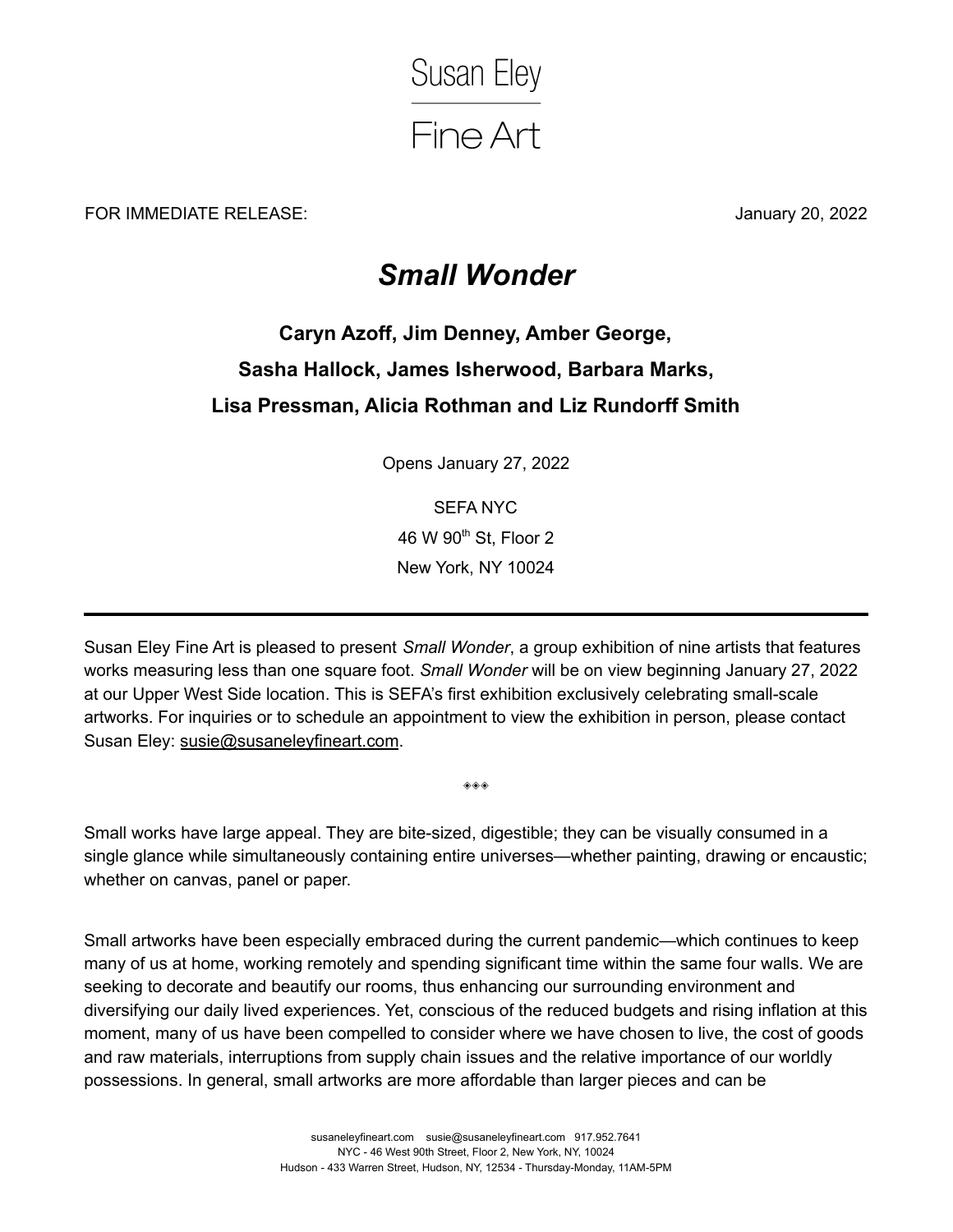

accommodated on residential walls—hung in hallways and grouped with other works in a dynamic salon style arrangement. This element of practicality and flexibility serves both the artist and the collector.

There are artists who work primarily in small formats, and others who move between intimate and monumental scales, welcoming the challenges that the spectrum of size provides. Often a spatial constraint, either in their studio or in the home of a collector, prompts an artist to choose small canvases or wood panels. Or perhaps small is chosen over large because an artist prefers the process of creating a fully resolved artwork in a fraction of the space—perhaps an even greater challenge to execute their vision within a restricted plane. These artists can "pack the same punch" in a diminutive size, which is an impressive creative and technical endeavor. Another reason artists choose small is to work out ideas or create studies for larger work. However, the nine artists in *Small Wonder* all paint small as ends unto themselves, not as studies for larger pieces. In fact, it is often when artists face physical constraints that resourcefulness and innovation emerge.

The works in the exhibition *Small Wonder* invite the viewer to approach the wall and take a closer look. These precious, jewel-like objects prove that much can be said in a square foot or less. Artists must be discerning and judicious in what to include and what to leave out; no space is wasted, and yet, there is never excess—a testament to their skill and vision. This intimate viewing experience fostered by each object reveals that each work is indeed a "Small Wonder."

**Caryn Azoff** explores the intricacies of pure geometric abstraction. She creates vibrantly-hued 6-inch square compositions in mixed media that lay atop her hand-drawn grids. Azoff is based in New Haven, Connecticut. This is the artist's third time exhibiting with SEFA.

◈◈◈

**Jim Denney** was born in Oregon and is currently based in Hudson, New York. SEFA Hudson presented a solo exhibition of his recent paintings entitled *Bearing Witness* in Fall 2021. Denney's primary source of inspiration is the natural landscape of the Pacific Northwest—the lush foliage that dominates its sprawling forests, tempered by the wildfires that ritually engulf these vast acreages—cycles of destruction and, ultimately, regeneration and rebirth.

**Amber George's** multimedia, encaustic paintings serve as a record of recent physical, mental and emotional journeys. George's recent work explores the idea of the interior: the realm one physically